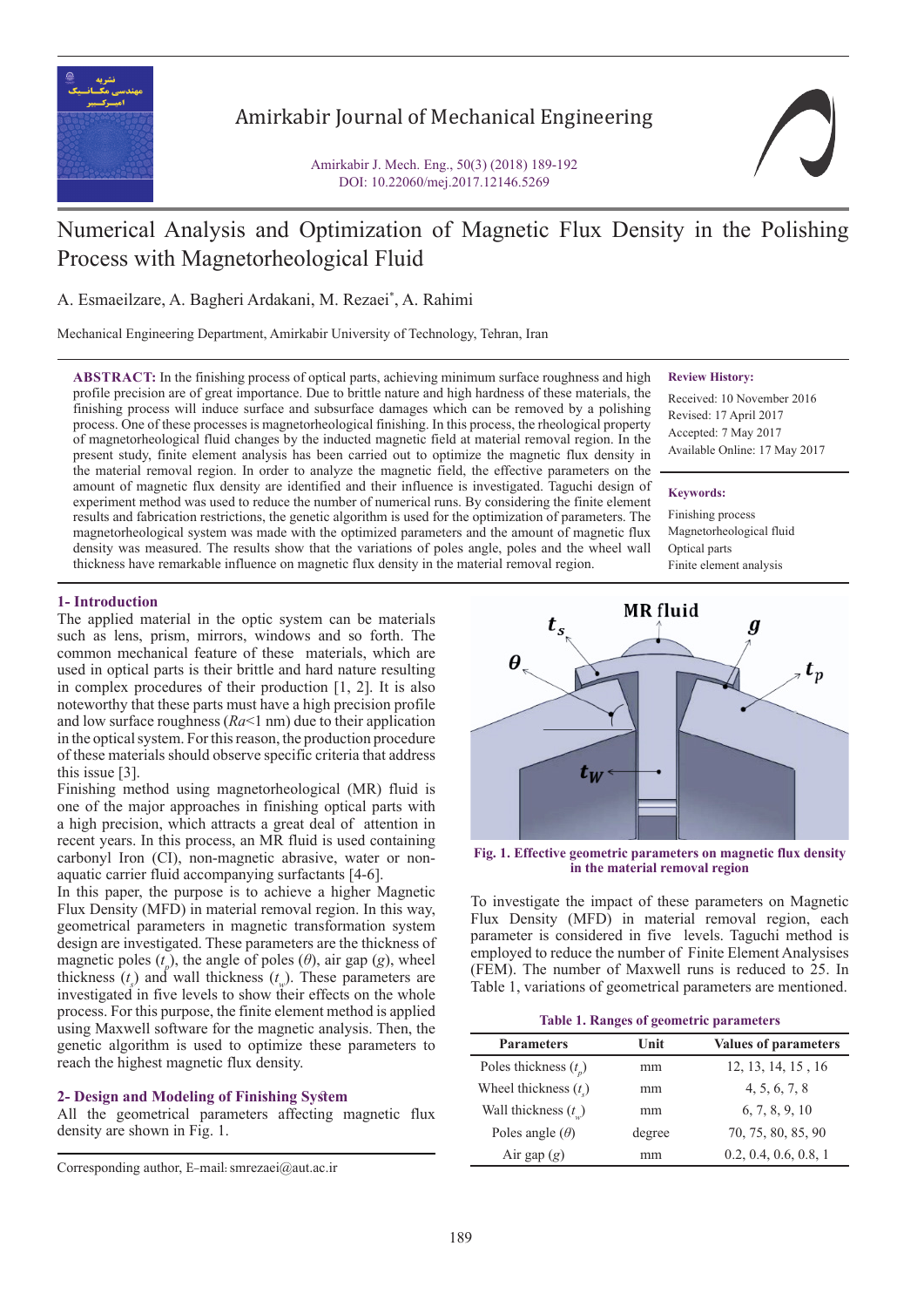#### **3- Results and Discussion**

#### 3- 1- Statistical analysis

Table 2 shows the results of FEM in material removal region for MFD considering geometrical parameters using Taguchi method.

In order to define the effect of each geometrical parameter on maximum MFD in material removal area, the variance analysis approach in design-expert and Minitab software is implemented. The relation between variables parameter and maximum MFD is:

$$
B = 866 - 49.3t_s - 29t_w - 185.2g - 63.18t_p
$$
  
+0.62 $\theta$ +1.28t<sub>s</sub>t<sub>w</sub> +12.6gt<sub>p</sub> +2.1t<sub>s</sub><sup>2</sup>+1.5t<sub>p</sub><sup>2</sup> (1)

As can be seen in Fig.2, the reduction of wheel thickness has the most impact on MFD, by increasing this value, the MFD will be decreased in the removal region. It is also noticeable that the wheel and poles thickness has a nonlinear trend in relation to MFD. At first, the wheel and poles thickness is increased, then it reaches a specific amount after increasing the thickness, and the MFD will rise. Also, as the air gap decreases, the MFD will be increased. Poles angle is totally different and the increase in poles angle leads to a rise in

**Table 2. The finite element analysis results of maximum magnetic flux density on material removal region by changing geometric parameters**

| <b>Geometrical Parameters</b> |                  |                  |              |          | <b>MFD</b> |
|-------------------------------|------------------|------------------|--------------|----------|------------|
| $g$ , mm                      | $t_{s}$ , mm     | $t_{w}$ , mm     | $t_{p}$ , mm | $\theta$ | B, mT      |
| 0.2                           | $\overline{4}$   | 6                | 12           | 90       | 176        |
| 0.4                           | 5                | 6                | 13           | 85       | 124        |
| 0.6                           | 6                | 6                | 14           | 80       | 97         |
| 0.8                           | 7                | 6                | 15           | 75       | 82         |
| $\,1\,$                       | 8                | 6                | 16           | $70\,$   | 70         |
| 0.4                           | $\overline{4}$   | 7                | 14           | 75       | 128        |
| 0.6                           | 5                | $\boldsymbol{7}$ | 15           | $70\,$   | 103        |
| $0.8\,$                       | 6                | 7                | 16           | 90       | 102        |
| $\,1\,$                       | $\boldsymbol{7}$ | 7                | 12           | 85       | 82         |
| 0.2                           | 8                | 7                | 14           | 80       | 76         |
| 0.6                           | $\overline{4}$   | 8                | 16           | 85       | 140        |
| 0.8                           | 5                | 8                | 12           | 80       | 110        |
| $\,1\,$                       | 6                | 8                | 13           | 75       | 88         |
| 0.2                           | 7                | 8                | 14           | 70       | 80         |
| 0.4                           | 8                | 8                | 15           | 90       | 78         |
| 0.8                           | $\overline{4}$   | 9                | 13           | 70       | 118        |
| $\mathbf{1}$                  | 5                | 9                | 14           | 90       | 107        |
| 0.2                           | 6                | 9                | 15           | 85       | 96         |
| 0.4                           | 7                | 9                | 16           | 80       | 83         |
| 0.6                           | 8                | 9                | 12           | 75       | 76         |
| $\,1\,$                       | 4                | 10               | 15           | 80       | 123        |
| 0.2                           | 5                | 10               | 16           | 75       | 102        |
| 0.4                           | 6                | 10               | 12           | $70\,$   | 92         |
| 0.6                           | 7                | 10               | 13           | 90       | 90         |
| 0.8                           | 8                | $10\,$           | 14           | 85       | $77 \,$    |



**Fig. 2. The effect of geometric parameters on mean magnetic flux density**



**Fig. 3. The magnetic flux density distribution in an optimized condition**

MFD. Fig.3 illustrates the optimal MFD distribution using a genetic algorithm. Maximum MFD in material removal region in finishing procedure using MR fluid is investigated to this end.

#### 3- 2- Evaluation of FEM results

For evaluation of experimental and modeling results for MFD, a gauss meter (MG-3002 Lutron Inc.) is used. To measure the field, gauss meter is fixed in a specific point and MFD along the axis of the wheel is measured using a milling machine. The filled point in Fig.4 shows the measured results in comparison to FEM results. As can be seen in this figure, there is a good consistency between experimental and numerical results. The maximum difference, in this case, is seven percent.

#### **4- Conclusions**

In this paper, these results are achieved in MFD investigation in material removal region in finishing process using an MR fluid.

- 1. The FEM analysis results showed that there is no magnetic saturation in the magnetic transmission system.
- 2. The geometrical parameters had a great influence on maximum MFD. The wall thickness had the greatest impact whereas air gap and wheel thickness had the least effect.